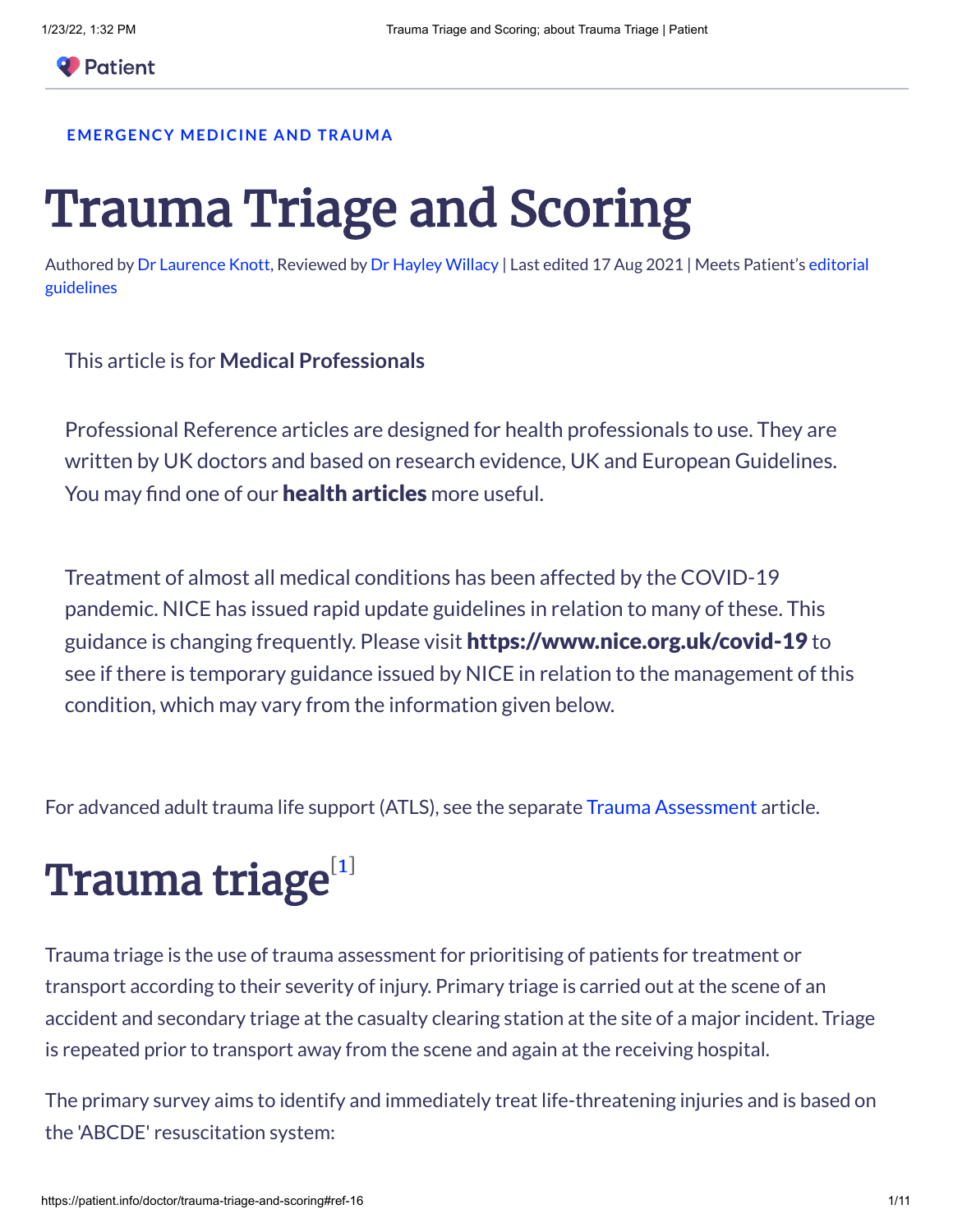- **A**irway control with stabilisation of the cervical spine\*.
- **B**reathing.
- **Circulation (including the control of external haemorrhage).**
- **Disability or neurological status.**
- **E**xposure or undressing of the patient while also protecting the patient from hypothermia.

\*A growing body of evidence indicates the need to reconsider the routine use of cervical collars and rigid backboards in pre-hospital trauma care $^{[2]}.$  $^{[2]}.$  $^{[2]}.$ 

Priority is then given to patients most likely to deteriorate clinically and triage takes account of vital signs, pre-hospital clinical course, mechanism of injury and other medical conditions.Triage is a dynamic process and patients should be reassessed frequently. The following is one example of triage sieve which is used in the UK $^{[3]}\!\!$  $^{[3]}\!\!$  $^{[3]}\!\!$ :

- **Priority 1 (P1) or Triage 1 (T1): immediate care needed** requires immediate life-saving intervention. Colour code **red**.
- **P2 or T2: intermediate or urgent care needed** requires significant intervention within two to four hours. Colour code **yellow**.
- **P3 or T3: delayed care -** needs medical treatment but this can safely be delayed. Colour code **green**.
- **Dead** is a fourth classification and is important to prevent the expenditure of limited resources on those who are beyond help. Colour code **black**.

The 'P' prefix is used by civilian services and the 'T' prefix by the military.

The cABCDE system has been used in the military for a number of years - the initial 'c' standing for catastrophic haemorrhage. This arose from the finding that many lives could be saved by giving the control of haemorrhage and correction of hypovolaemia pre-eminence over airways control and other resuscitative measures $^{[4]}.$  $^{[4]}.$  $^{[4]}.$ 

https://patient.info/doctor/trauma-triage-and-scoring#ref-16 2/11 Triage systems are most often used following trauma incidents but may be required in other situations, such as an influenza epidemic $^{\left[ 5\right] }$ . The need for effective triage systems to inform the use of intensive care resources was particularly highlighted during the COVID-19 pandemic $^{[6]}$  $^{[6]}$  $^{[6]}$ . Once further resources are available to hand, the patients will undergo a further, more detailed triage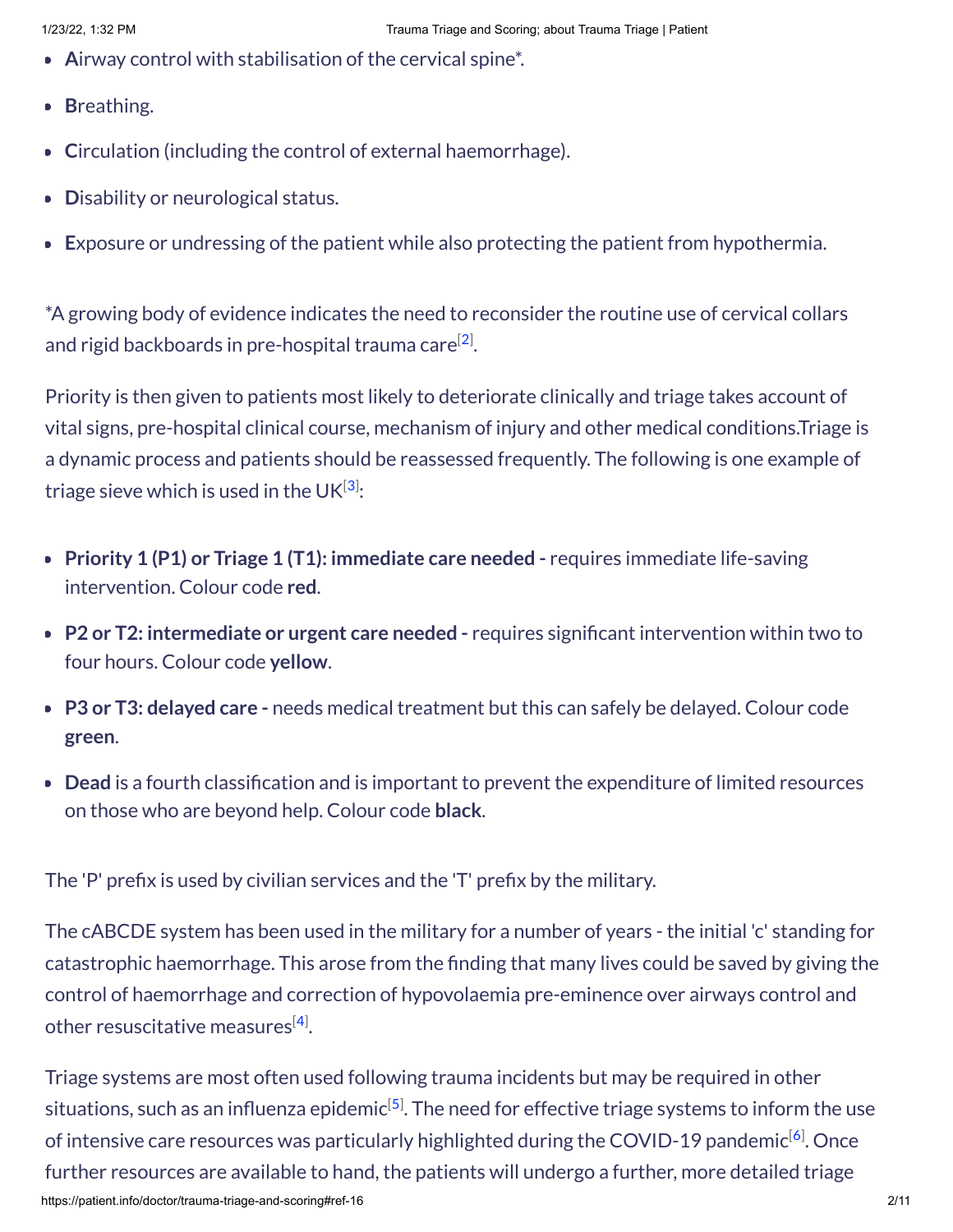based on vital signs - eg, respiratory rate. One such score is called the Revised Trauma Score (see below).

## Additional patient triage

Following the initial triage, there is usually a further detailed pre-hospital triage of patients. The following is one example:

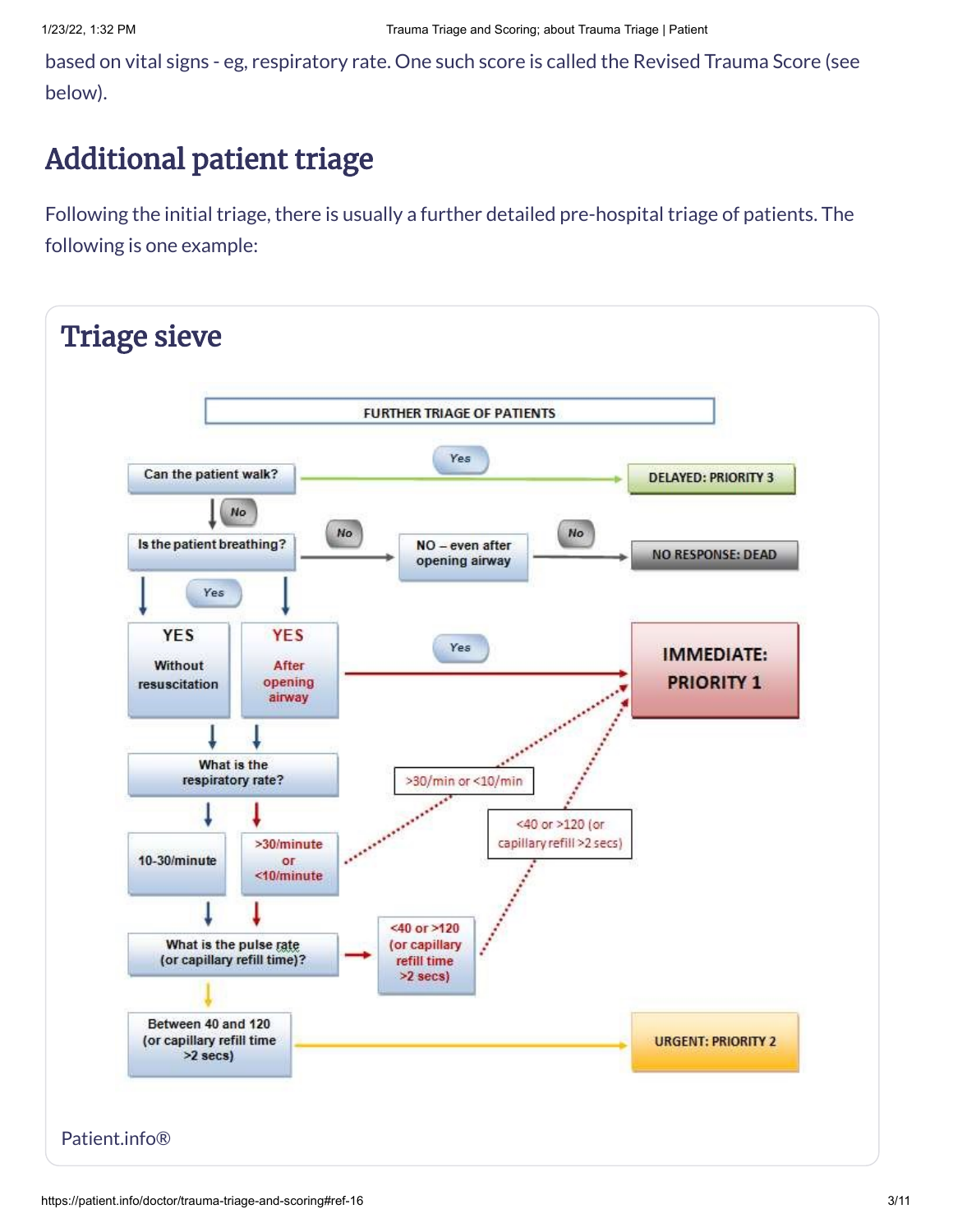Modified sieve systems are available for use in children.

## Trauma scoring

Trauma scores are often audit and research tools used to study the outcomes of trauma and trauma care, rather than predicting the outcome for individual patients. Many different scoring systems have been developed; some are based on physiological scores (eg, Glasgow Coma Scale (GCS)) and other systems rely on anatomical description (eg, Abbreviated Injury Scale (AIS)). There is, however, no universally accepted scoring system and each system has its own limitations.

## The triage sort or Revised Trauma Score  $\left(\mathbf{RTS}\right)^{\left[7\right]}$

- Used as a triage tool in a pre-hospital setting.
- It is a common physiological scoring system based on the first data sets of three specific physiological parameters obtained from the patient.
- The three parameters are: the GCS, systemic blood pressure (SBP), and the respiratory rate (RR).

#### **Limitations**

These include the inability to accurately score patients who are intubated and mechanically ventilated.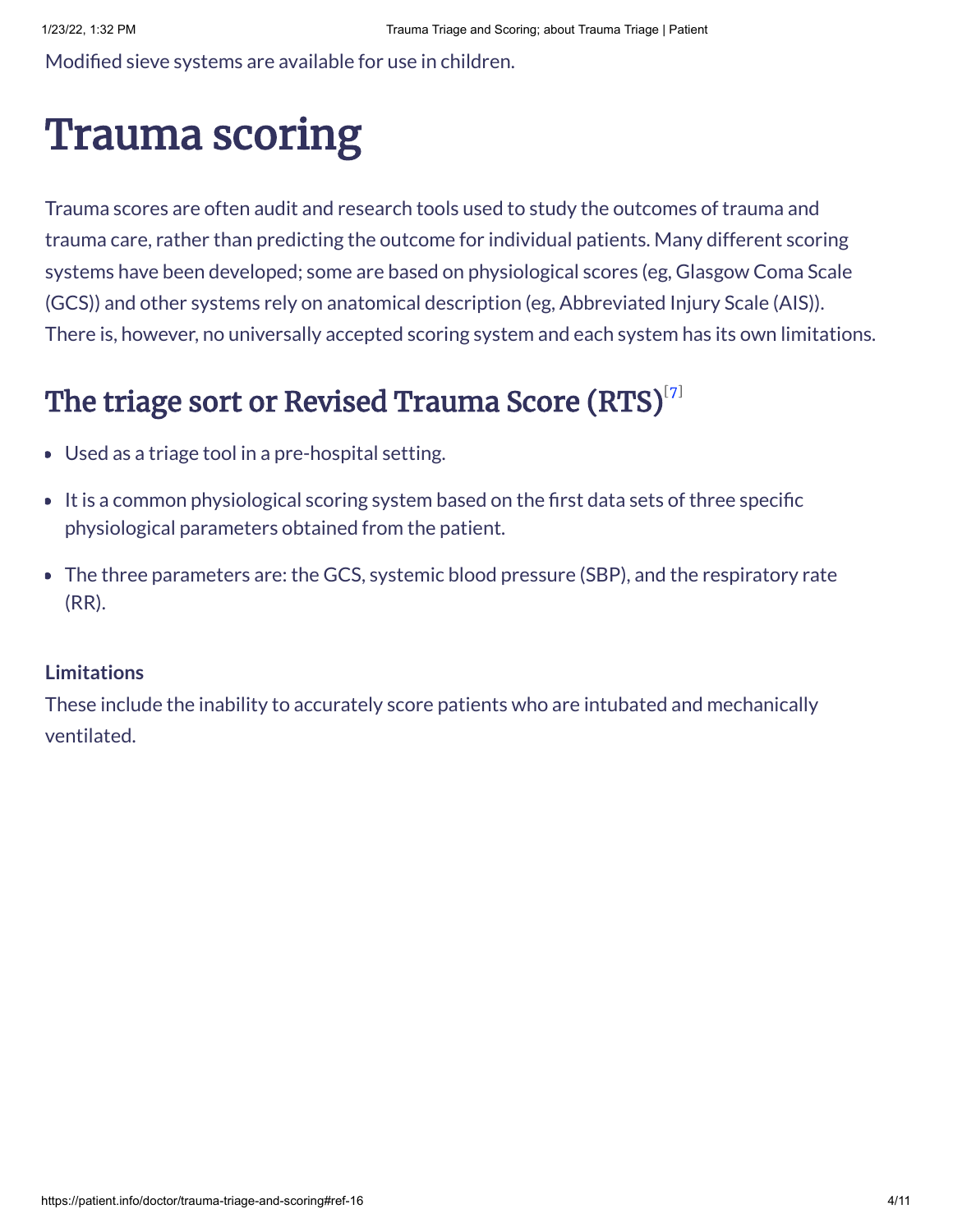| <b>Physiological variable</b>   | <b>Value</b>        | <b>Score</b>   |
|---------------------------------|---------------------|----------------|
| <b>Respiratory rate</b>         | 10-29               | $\overline{4}$ |
|                                 | $>29$               | $\mathfrak{S}$ |
|                                 | $6 - 9$             | $\overline{2}$ |
|                                 | $1-5$               | $\mathbf 1$    |
|                                 | $\mathsf{O}\xspace$ | $\overline{0}$ |
| Systolic blood pressure         | >90                 | $\overline{4}$ |
|                                 | 76-89               | $\mathfrak{S}$ |
|                                 | 50-75               | $\overline{2}$ |
|                                 | $1 - 49$            | $\mathbf 1$    |
|                                 | $\mathsf{O}\xspace$ | $\overline{0}$ |
| <b>Glasgow Coma Scale (GCS)</b> | $13 - 15$           | $\overline{4}$ |
|                                 | $9 - 12$            | $\mathfrak{S}$ |
|                                 | $6 - 8$             | $\overline{2}$ |
|                                 | $4 - 5$             | $\mathbf{1}$   |
|                                 | $\sqrt{3}$          | $\mathsf{O}$   |

#### A total score of 1-10 indicates priority T1, 11 indicates T2, and 12 indicates T3. A score of 0 means dead.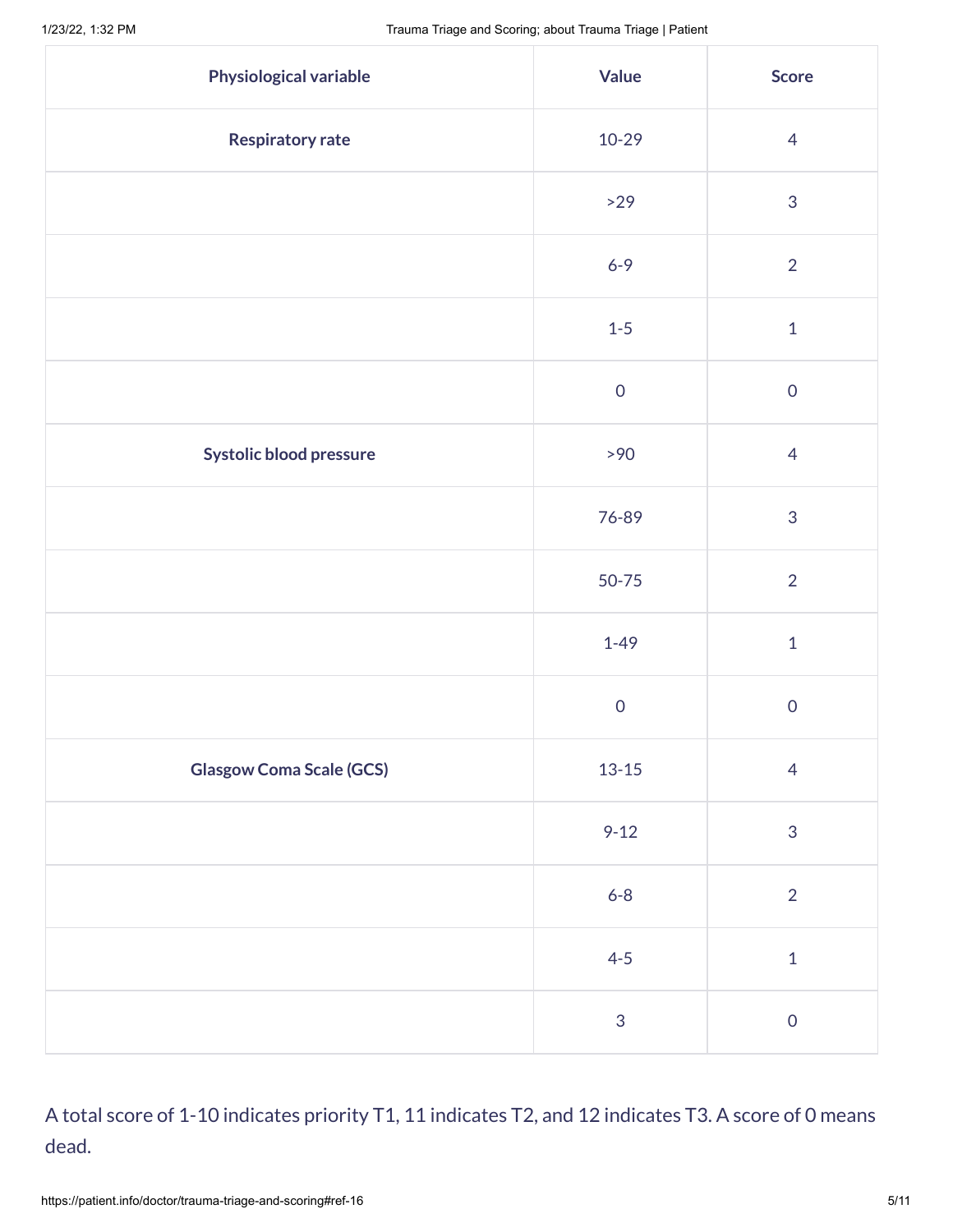A comparison of the Modified Early Warning Score (MEWS) and RTS showed that MEWS had a better predictive efficacy.

## Anatomical scoring systems

## Abbreviated Injury Scale (AIS) $^{\text{\tiny{[8]}}}$  $^{\text{\tiny{[8]}}}$  $^{\text{\tiny{[8]}}}$

- Since its introduction as an anatomical scoring system in 1969, the AIS has been revised and updated many times.
- The AIS scale is similar to the Organ Injury Scale (OIS) introduced by the Organ Injury Scaling Committee of the American Association for the Surgery of Trauma; however, AIS is designed to reflect the impact of a particular organ injury on patient outcome.
- The Association for the Advancement of Automotive Medicine monitors the scale.  $\bullet$

| <b>Injury Threat</b> | <b>AIS Score</b> |  |
|----------------------|------------------|--|
| Minor                | $\mathbf{1}$     |  |
| Moderate             | 2                |  |
| Serious              | 3                |  |
| Severe               | $\overline{4}$   |  |
| Critical             | 5                |  |
| Unsurvivable         | 6                |  |

#### **Limitations**

The AIS scale does not provide a comprehensive measure of severity.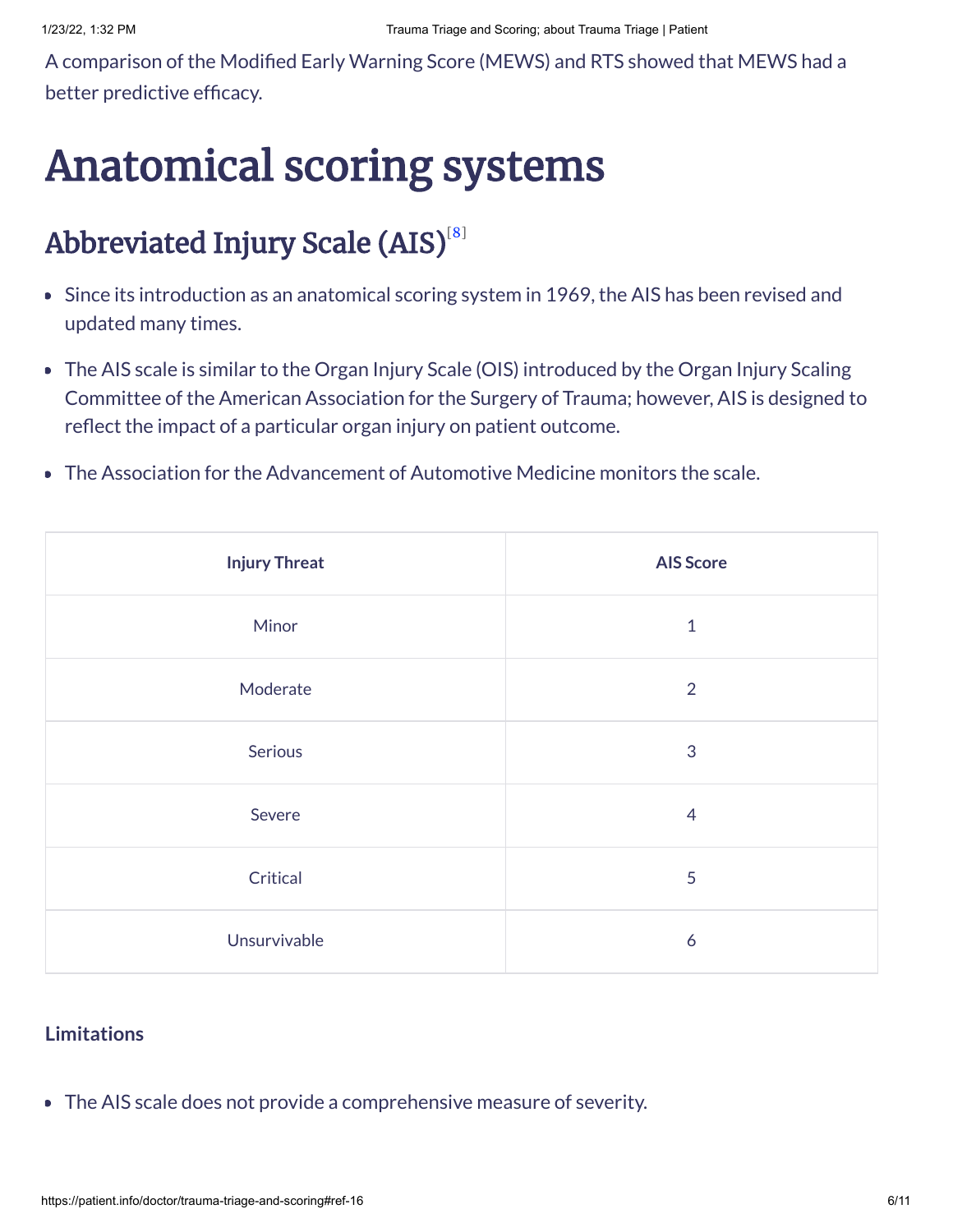- The AIS scale does not represent a linear scale, ie the difference between AIS1 and AIS2 is not the same as the difference between AIS4 and AIS5.
- When used alone, the current AIS version is not useful for predicting patient outcomes or mortality; instead, it forms the basis of the Injury Severity Score (ISS) and the Trauma and Injury Severity Score (TRISS).

### Injury Severity Score (ISS) and New Injury Severity Score  $(NISS)^{[8]}$  $(NISS)^{[8]}$  $(NISS)^{[8]}$

- The ISS was introduced in 1974 as a method for describing patients with multiple injuries and evaluating emergency care. It has since been classed as the 'gold standard' of severity scoring.
- Each injury is initially assigned an AIS score and one of six body regions (head, face, chest, abdomen, extremities, external).
- The highest three AIS scores (only one from each body region may be included) are squared and the ISS is the sum of these scores.

#### **Limitations**

- Inaccurate AIS scores are carried forward.  $\bullet$
- Many different injury patterns can yield similar ISS scores.
- It is not useful as a triage tool<sup>[[9](#page-9-3)]</sup>.
- It only considers one injury per body region and therefore may underestimate the severity in trauma victims with multiple injuries affecting one body part $^{[10]}$  $^{[10]}$  $^{[10]}$ .
- The NISS is a modified version of the ISS developed in 1997. The NISS sums the severity score for the top three AIS injuries regardless of the body region; hence, NISS scores greater than ISS values indicate multiple injuries in at least one body region $^{[11]}$  $^{[11]}$  $^{[11]}$ .

## Organ Injury Scale (OIS)

- This scale provides a classification of injury severity scores for individual organs.
- The OIS is based on injury description scaled by values from 1 to 5, representing the least to the most severe injury.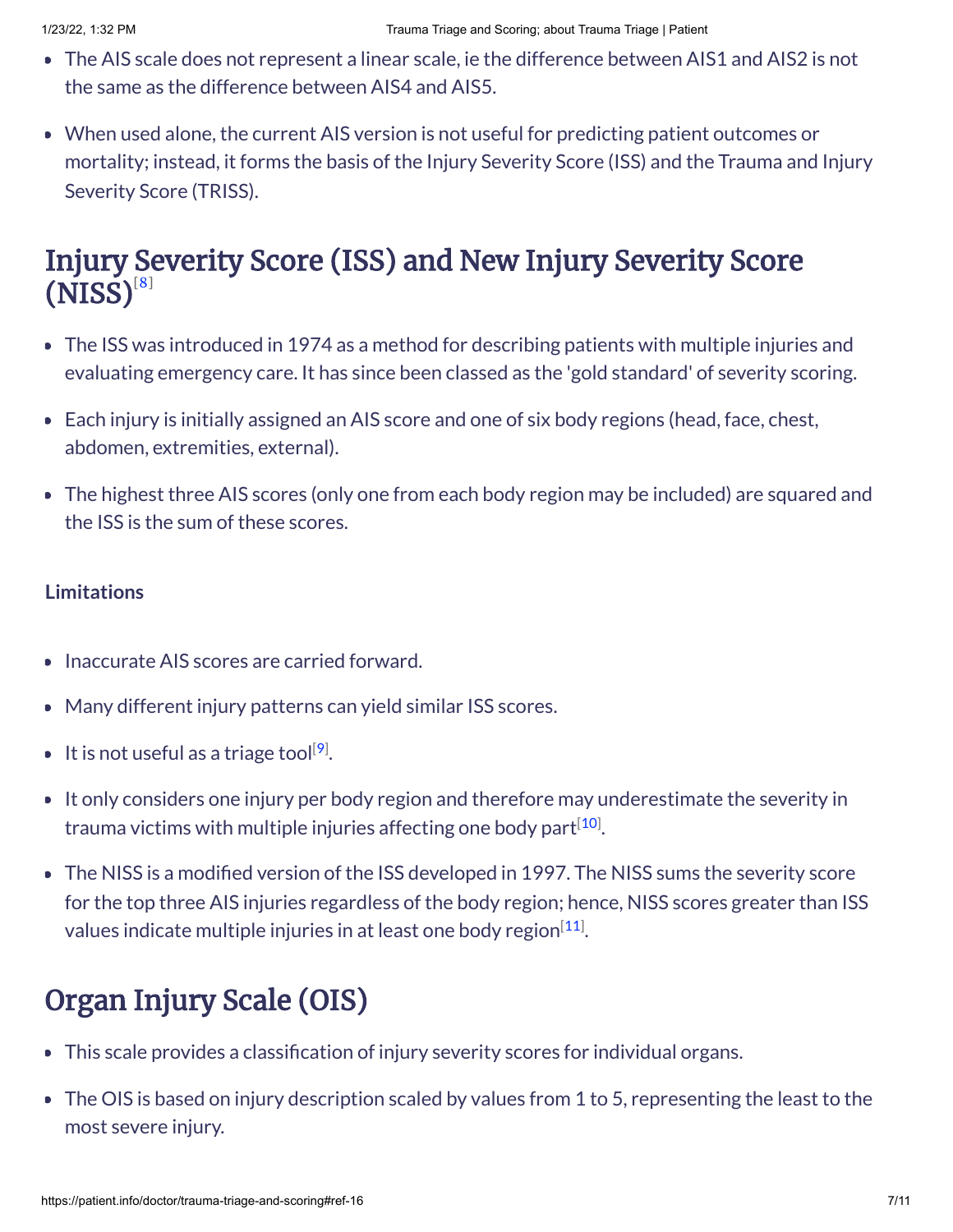The Organ Injury Scaling Committee of the American Association for the Surgery of Trauma (AAST) developed the OIS in 1987; the scoring system has been updated and modified since that time<sup>[\[12\]](#page-9-6)</sup>.

# Physiological scoring systems

### Glasgow Coma Scale (GCS) and Glasgow Paediatric Coma Scale (GPCS)

- The GCS (see the separate [Glasgow](https://patient.info/doctor/glasgow-coma-scale-gcs) Coma Scale (GCS) article) and the GPCS are simple and common methods for quantifying the level of consciousness following traumatic brain injury.
- The scale is the sum of three parameters:
	- Best Eye Response
	- Best Verbal Response
	- Best Motor Response
- Scales are based on values ranging between 3 (worst) to [1](#page-8-0)5 (best)<sup>[1]</sup>.

### The Acute Physiology and Chronic Health Evaluation (APACHE)

- APACHE was first introduced in 1981. APACHE IV is an updated version introduced in 2006.
- This evaluation system is used widely for the assessment of illness severity in intensive care units (ICUs)<sup>[\[13](#page-9-7)]</sup>.

## Combination scoring systems

## Trauma and Injury Severity Score (TRISS) $^{\text{\tiny{[8]}}}$  $^{\text{\tiny{[8]}}}$  $^{\text{\tiny{[8]}}}$

This score determines the probability of patient survival (Ps) from the combination of both anatomical and physiological (Injury Severity Score (ISS) and Revised Trauma Score (RTS), respectively) scores. A logarithmic regression equation is used:

Ps =  $1/(1+e^{-b})$ , where b = bo + b1 (RTS) + b2 (ISS) + b3 (Age Score)<sup>[\[14](#page-9-8)]</sup>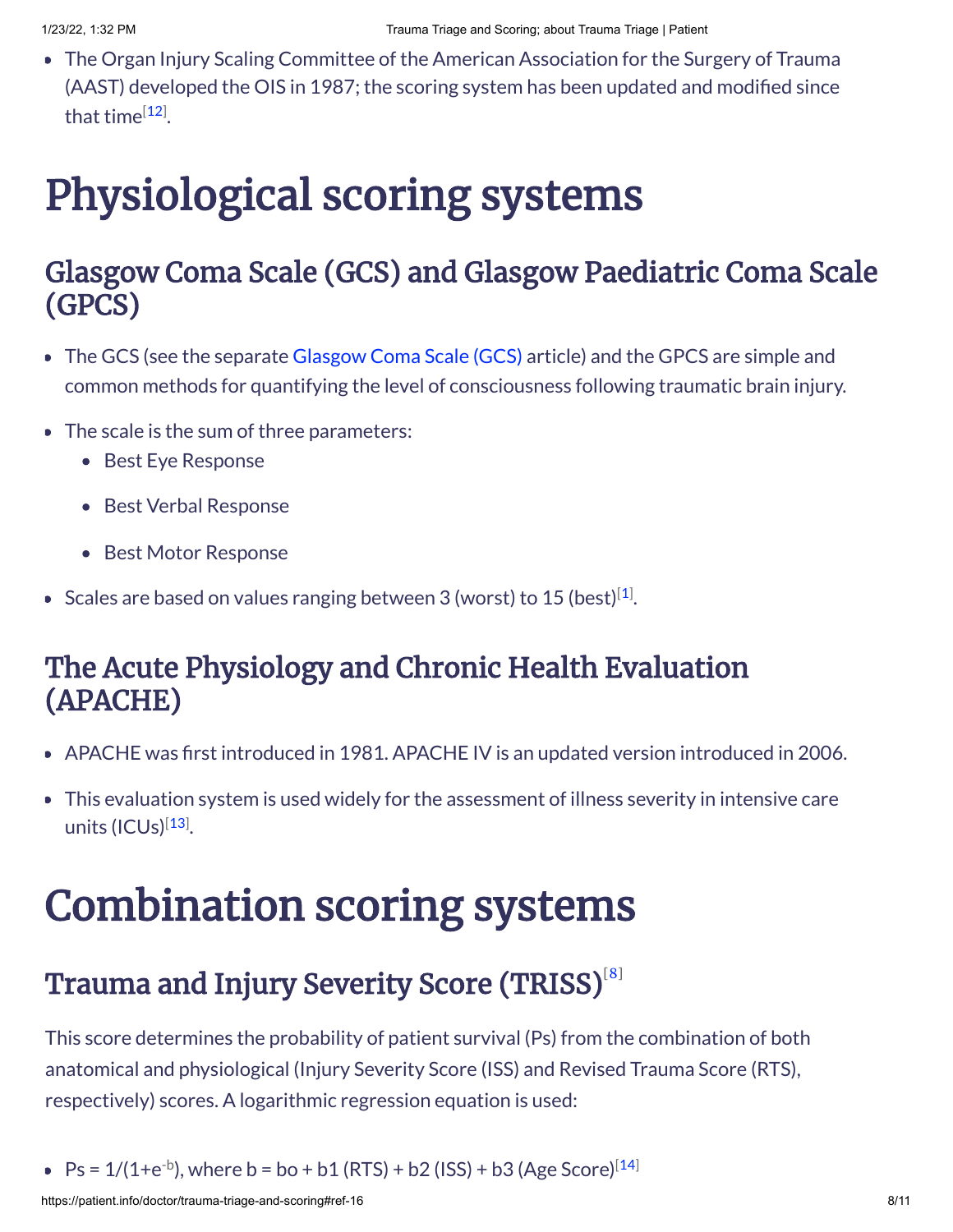RTS and ISS are calculated as above and Age Score is either 0 if the patient is <55 years old or 1 if aged 55 and over. The coefficients b0-b3 depend on the type of trauma (**NB**: there is some variation in the published values for these). A TRISS calculator is available on the internet $^{\left[ 15\right] }$ .

| <b>Coefficient</b> | Blunt trauma or age < 15 years | <b>Penetrating trauma</b> |
|--------------------|--------------------------------|---------------------------|
| b <sub>0</sub>     | $-0.4499$                      | $-2.5355$                 |
| b1                 | 0.8085                         | 0.9934                    |
| b2                 | $-0.0835$                      | $-0.0651$                 |
| b3                 | $-1.7430$                      | $-1.1360$                 |

### Future directions

- Trauma triage and scoring is an ongoing development in process and new systems are being optimised on a daily basis.
- Lactate measures may become more important in future. It is a better predictor of blood transfusion need and mortality<sup>[[16](#page-9-10)]</sup>.

#### **FURTHER READING AND REFERENCES**

- <span id="page-8-0"></span>1. Planas JH, [Waseem](http://www.ncbi.nlm.nih.gov/entrez/query.fcgi?cmd=Retrieve&db=PubMed&dopt=Abstract&list_uids=28613551) M, Sigmon DF; Trauma Primary Survey
- <span id="page-8-1"></span>2. Zileli M, [Osorio-Fonseca](http://www.ncbi.nlm.nih.gov/entrez/query.fcgi?cmd=Retrieve&db=PubMed&dopt=Abstract&list_uids=33401852) E, Konovalov N, et al; Early Management of Cervical Spine Trauma: WFNS Spine Committee Recommendations. Neurospine. 2020 Dec17(4):710-722. doi: 10.14245/ns.2040282.141. Epub 2020 Dec 31.
- <span id="page-8-2"></span>3. Triage in Mass Casualty [Situations](https://www.rcemlearning.co.uk/reference/triage-in-mass-casualty-situations/#1572966010659-587e0850-7bc1); Royal College of Emergency Medicine, 2020
- <span id="page-8-4"></span><span id="page-8-3"></span>4. Reed RC, [Bourn](http://www.ncbi.nlm.nih.gov/entrez/query.fcgi?cmd=Retrieve&db=PubMed&dopt=Abstract&list_uids=33456831) S; Prehospital emergency medicine - UK military experience. BJA Educ. 2018 Jun18(6):185-190. doi: 10.1016/j.bjae.2018.03.003. Epub 2018 Mar 28.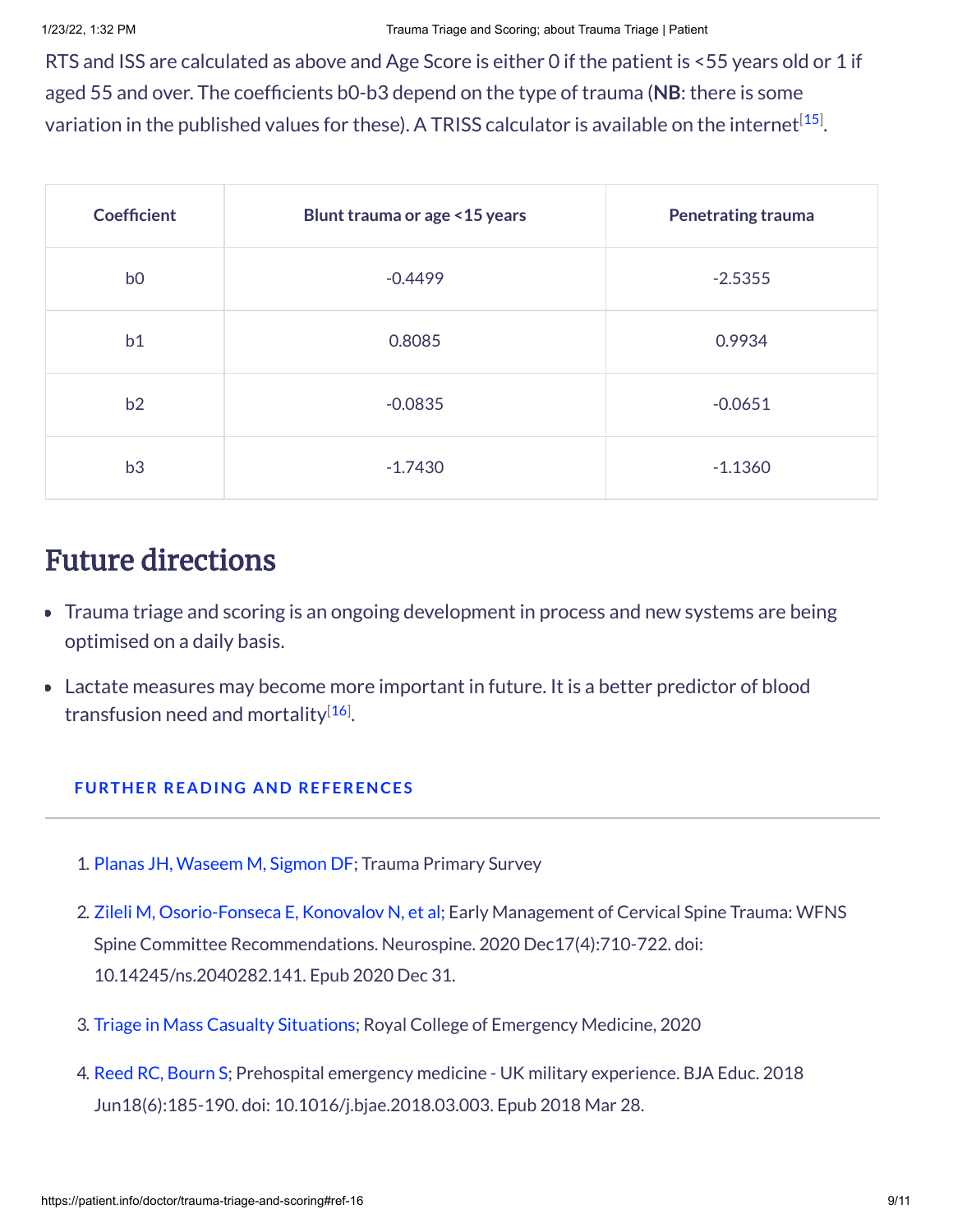- 5. Talmor D, Jones AE, [Rubinson](http://www.ncbi.nlm.nih.gov/entrez/query.fcgi?cmd=Retrieve&db=PubMed&dopt=Abstract&list_uids=17417099) L, et al; Simple triage scoring system predicting death and the need for critical care resources for use during epidemics. Crit Care Med. 2007 May35(5):1251-6.
- <span id="page-9-0"></span>6. Fiest KM, Krewulak KD, [Plotnikoff](http://www.ncbi.nlm.nih.gov/entrez/query.fcgi?cmd=Retrieve&db=PubMed&dopt=Abstract&list_uids=33334347) KM, et al; Allocation of intensive care resources during an infectious disease outbreak: a rapid review to inform practice. BMC Med. 2020 Dec 1818(1):404. doi: 10.1186/s12916-020-01871-9.
- <span id="page-9-1"></span>7. Yu Z, Xu F, [Chen](http://www.ncbi.nlm.nih.gov/entrez/query.fcgi?cmd=Retrieve&db=PubMed&dopt=Abstract&list_uids=33722865) D; Predictive value of Modified Early Warning Score (MEWS) and Revised Trauma Score (RTS) for the short-term prognosis of emergency trauma patients: a retrospective study. BMJ Open. 2021 Mar 1511(3):e041882. doi: 10.1136/bmjopen-2020-041882.
- <span id="page-9-2"></span>8. The Trauma Audit and Research Network: [Procedures](https://www.tarn.ac.uk/content/downloads/53/Procedures%20manual%20England%20&%20Wales%20Complete%20January%2021.pdf) manual England & Wales; TARN, January 2021
- <span id="page-9-3"></span>9. Paffrath T, [Lefering R,](http://www.ncbi.nlm.nih.gov/entrez/query.fcgi?cmd=Retrieve&db=PubMed&dopt=Abstract&list_uids=25284238) Flohe S; How to define severely injured patients?-An Injury Severity Score (ISS) based approach alone is not sufficient. Injury. 2014 Oct45 Suppl 3:S64-9. doi: 10.1016/j.injury.2014.08.020.
- <span id="page-9-4"></span>10. [Husum](http://www.ncbi.nlm.nih.gov/entrez/query.fcgi?cmd=Retrieve&db=PubMed&dopt=Abstract&list_uids=12357561) H, Strada G; Injury Severity Score versus New Injury Severity Score for penetrating injuries. Prehosp Disaster Med. 2002 Jan-Mar17(1):27-32.
- <span id="page-9-5"></span>11. Eid HO, [Abu-Zidan](http://www.ncbi.nlm.nih.gov/entrez/query.fcgi?cmd=Retrieve&db=PubMed&dopt=Abstract&list_uids=25189444) FM; New Injury Severity Score Is a Better Predictor of Mortality for Blunt Trauma Patients Than the Injury Severity Score. World J Surg. 2014 Sep 5.
- <span id="page-9-6"></span>12. The American [Association](https://www.aast.org/resources-detail/injury-scoring-scale) for the Surgery of Trauma; Injury Scoring Scale, A Resource for Trauma Care Professionals, 2021.
- <span id="page-9-7"></span>13. Salluh JI, [Soares](http://www.ncbi.nlm.nih.gov/entrez/query.fcgi?cmd=Retrieve&db=PubMed&dopt=Abstract&list_uids=25137401) M; ICU severity of illness scores: APACHE, SAPS and MPM. Curr Opin Crit Care. 2014 Oct20(5):557-65. doi: 10.1097/MCC.0000000000000135.
- <span id="page-9-8"></span>14. [Honarpisheh](http://www.ncbi.nlm.nih.gov/entrez/query.fcgi?cmd=Retrieve&db=PubMed&dopt=Abstract&list_uids=24719834) H; A comprehensive model for trauma research design. Arch Trauma Res. 2012 Spring1(1):3-13. doi: 10.5812/atr.5288. Epub 2012 Jun 1.
- <span id="page-9-9"></span>15. TRISS: Trauma Injury [Severity](https://www3.ha.org.hk/qmh/department/Special%20Services/Trauma/TRISS.html) Score; Trauma Service, 2021
- <span id="page-9-10"></span>16. Lewis CT, [Naumann](http://www.ncbi.nlm.nih.gov/entrez/query.fcgi?cmd=Retrieve&db=PubMed&dopt=Abstract&list_uids=27648771) DN, Crombie N, et al; Prehospital point-of-care lactate following trauma: A systematic review. J Trauma Acute Care Surg. 2016 Oct81(4):748-55. doi: 10.1097/TA.0000000000001192.